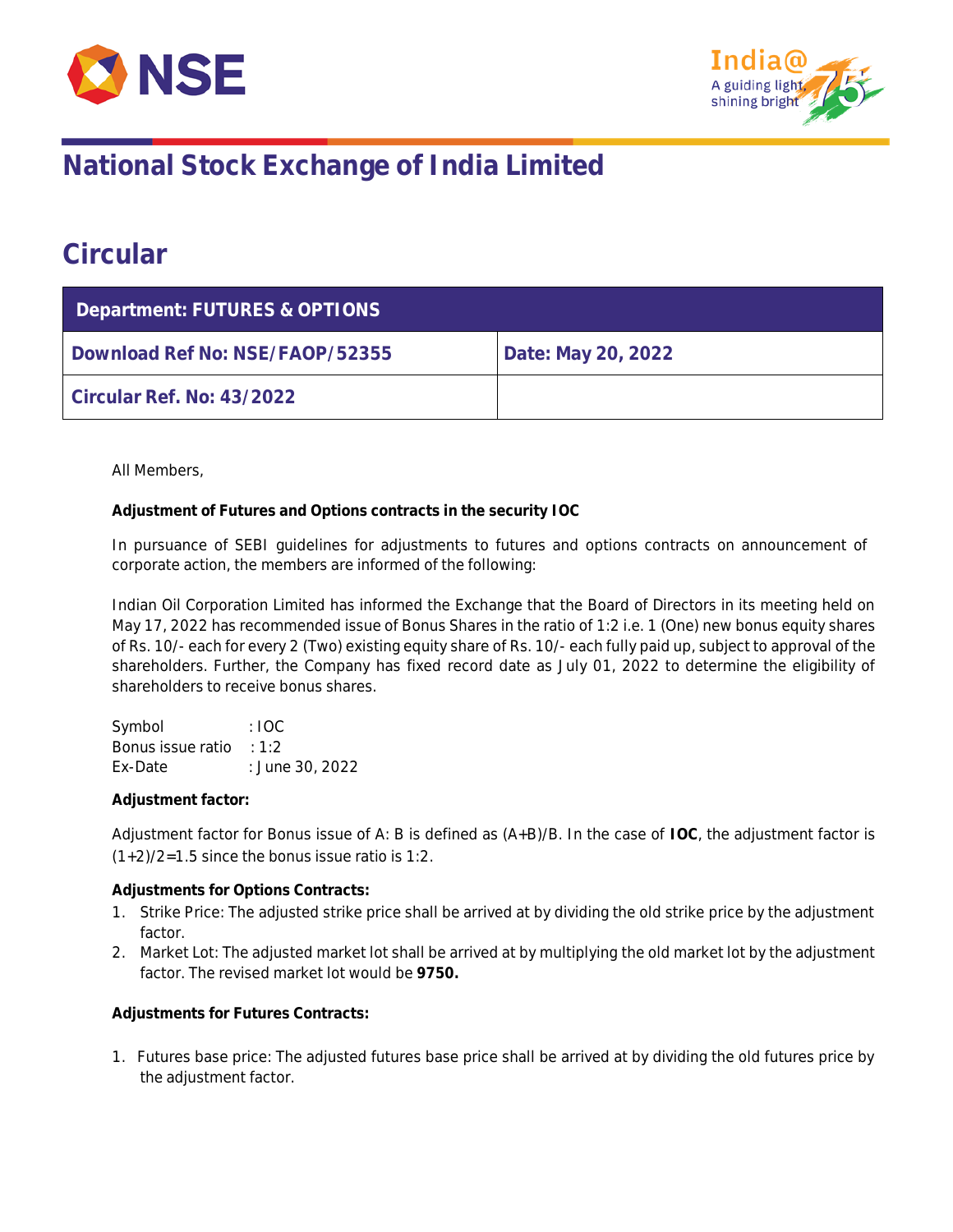

## **National Stock Exchange of India Limited**

2. Market Lot: The adjusted market lot shall be arrived at by multiplying the old market lot by the adjustment factor. The revised market lot would be **9750.**

An example of the adjustments described above is given in Annexure 1.

**The methodology for position adjustments shall be separately intimated by respective Clearing Corporation.**

The above changes shall be effective from June 30, 2022.

Members are advised to load the updated contract.gz file in the trading application before trading on June 30, 2022. This file can be obtained from the directory faoftp/faocommon on the Extranet server.

The details of the revised option strike prices, futures prices, lot size and quantity freeze limit will be informed to members separately on June 29, 2022.

**For and on behalf of National Stock Exchange of India Limited**

**Khushal Shah Associate Vice President**

| Toll Free No             | Email id       |
|--------------------------|----------------|
| 1800-266-0050 (Option 1) | msm@nse.co.in_ |